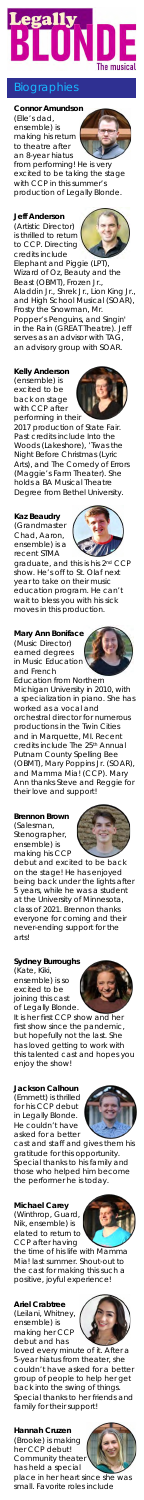Josephine Bloom in *Big Fish* and Chava in *Fiddler on the Roof* (Good Works Community Theater,) Hannah shares immense gratitude for her family and friends fan club, parental squad, and her heart, Tyler.

# **Isaac Cuellar**

(Keyboard 3) is a Minneapolis based keyboardist

who, after COVID, is thrilled to be playing around town again. He just finished *The Addams Family* in Blaine and is thrilled to be a part of *Legally Blonde*! When not practicing, he enjoys playing chess,

solving/making crossword puzzles, or spending time with his cat, Lydian.

### **Maddie Dinndorf**

(Paulette) is ecstatic to be reprising one of her favorite roles after 10 years! This

is her first CCP production, and she has recently been seen at CVFT, Ashland Productions, and Minnetonka Theatre since returning from Boston. This has been a snap-tastic experience, and she sends LOTS of love to her leprechauns near and far for their support.

#### **Steve Eckes**  (Production Manager) has served CCP as

studied environmental sciend and theater in college, and this is her first time doing theater since the pandemic. She loves *Legally Blonde* and wants to thank the artistic staff, the cast, and the crew for the heart and hard work they put into this show and her family, friends, and boyfriend for the support.

production manager for the last 3 shows. He has enjoyed watching *Legally Blonde* come to life. He'd like to thank the artistic staff, cast and crew for their hard work and the community for supporting musical theater and the performing arts. Special thanks to his family.

**Mollee Erickson** (Stage Manager) has worked as a freelance stage manager since graduating from Gustavus Adolphus College…a few years ago. Recent shows have included *Mary Poppins Jr.* (SOAR) and *Spelling Bee* (OBMT). She is excited to be working with the amazing talent here at CCP!

# **Janna Fitzgerald**

(Assistant Director) is making her CCP debut wearing many hats. She

back with CCP! She has performed in two Off-Broadway tap productions in NYC, a jazz production in Hollywood, CA and numerous local theater





**Adam Fox** (Lowell, Harvard guy, ensemble) is making his CCP debut and is very glad to be a part







of *Legally Blonde*. Past credits include *The Hound of the Baskervilles* (Classics Lost and Found Theatre), *Romeo and Juliet* (Glowing Ember), *Much Ado About Nothing* (Desperate for Approval), *The Skin of Our Teeth* (Applause Community Theatre), *By the Bog of Cats* (Concordia University*), How to Succeed in Business Without Really Trying* (Blue Water Theatre), *Mean* (Youth Performance Company). He'd like to thank the director for putting him in the show, his fellow cast members for being so fun and welcoming, and his family for constantly being supportive of him.

#### **Nathaniel Glewwe**

(Sound Designer) is a sound designer who works all over the Twin Cities. While

he has made the Zephyr in Stillwater his home theatre, he has also worked at Lakeshore Players, the Old Log Theatre, the Chanhassen, Park Square, and Children's Theatre, among others. During his (fleeting) spare time, he enjoys swing dancing, tabletop games, playing the piano, and serving his cat. Carpe diem and enjoy the show!

### **Sydney Haessly**

(Courtney, DA Riley, ensemble) is excited for the opportunity to be

back on the stage with an amazing cast in her first Twin Cities production. Special thanks to her friends and family for their constant support and love, and to her cat Minnie for not throwing up while she's at rehearsal. Finally, "mad props" to her law student friends for putting up with the joke that she TOTALLY knows what it's like now that she's been in *Legally Blonde* the musical.

**Julie Hatlestad** (Dance Captain, featured dancer, ensemble) is excited to be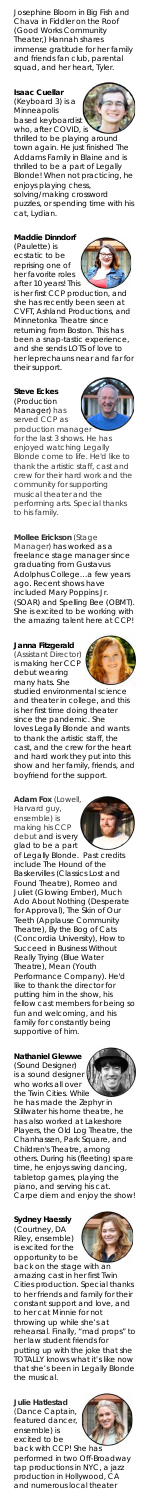productions, including The Guthrie, Artistry, Collide Theatrical, Philly Productions andmore. Julie always loves to add "sparkle" wherever she goes!

**Mary Herbst** (Serena) is so pumped to be back for her 2nd CCP production!

She is a current cosmetology student and will be graduating early July. Theatre has been a lifelong hobby and she is blessed to have such an amazing cast to share that with!

**Kayla Hotzler**

(Featured dancer, ensemble) Kayla is excited to be<br>doing her 3<sup>rd</sup> CCP doing her 3rd C production. Her .<br>favorite role was playing Frenchie in *Cabaret* at Eau Claire Children's Theatre. She is

going into her 2nd year at University of Wisconsin Eau Claire studying chemistry and dance. Kayla is ecstatic to perform with her mom.

# **Kelly Hotzler**

(Elle's Mom, judge, ensemble) is excited to be performing her 4th

on stage, she is a Nanny and a student at the University of Minnesota studying Communications and Theatre Design. She would like to thank the amazing production team work they have put for all of the v<br>into this show.









show with CCP. Favorite roles include Mrs. Banks in *Mary Poppins*, Mrs. Potts in *Beauty and the Beast,* Audrey in *Little Shop of Horrors*, and Carrie in *Carousel.* Kelly is thrilled to be performing her 5<sup>th</sup> show with her talented daughter Kayla.

## **Abigail Lawrence**

(Vivienne) is returning to CCP for the 2nd time and her 2nd production of

*Legally Blonde*! She has loved being a part of this incredible cast and can't wait to share this story of women empowerment with you all. She would like to thank her friends, family and coworkers for their love and support.

### **John Litch**

(Percussion) has played for CCP shows since 1985's

alive on the stage! She would like to thank her boyfriend, family, and dog for always supporting her dreams. "Thanks to all who helped me find my way.

*The Sound of Music*. He plays timpani with the Civic Orchestra of Minneapolis and cello or percussion with a bunch of other orchestras whenever they need an extra. John is retired from Honeywell and shares a home with golden retriever Haven.

**Grace Maijala** (ensemble) is making her CCP debut. When not

### **Hanna McLevish** (Ensemble) is

making her CCP debut. She has seen the show get "So Much Better" over the rehearsal process and she's ready to share it with an audience. She has enjoyed her time with this insanely talented cast, and she hopes you do too. Special thanks to her friends and family.

#### **Rob McNabb**

(Guitar) graduated from Winthrop University with a degree in Guitar

Performance in 2005. He moved to Minnesota in 2011 from South Carolina for work. This is his second musical with CCP after doing *Mamma Mia!* last year. Rob plays guitar with local groups and records kids' music with his band, The S.O.K.S. When not playing guitar, Rob is a happy father of 2 kids, husband, and cinephile.

### **Rebecca Morgan**

(Bookish client) is thrilled to join CCP for the 2nd time after participating

in *All Together Now!* this fall. She was most recently seen in *Bright Star* (St. Matthew Community Theater) and is excited to be returning to theater again after a 7-year break. Enjoy the show!

#### **Marissa Noe** (Elle) is making her CCP debut and could not be happier to bring Elle's story

**Ann Marie Omeish** (Choreographer) Ann Marie is the owner and director of Escalate

Dance and Theatre Studio. She has taught and choreographed dance and theater for the past







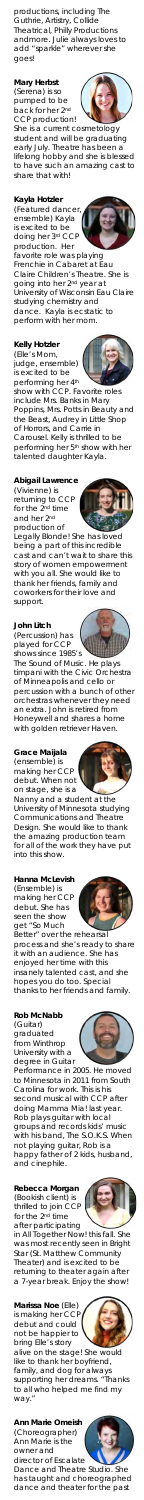thirty years in many venues throughout the region. After receiving a B.A. in Dance from Gustavus Adolphus, Ann Marie went on to incorporate theater in her experience, performing in and choreographing various productions throughout the Twin Cities and was a resident Artist at Stages Theatre Company from 1999-2004. A few of Ann Marie's credits include choreographing *Candide* and *Peer Gynt* at Orchestra Hall and more recently choreographing *Mary Poppins*, *Spelling Bee*, *Mamma Mia!*, *The Marvelous Wonderettes* and *Legally Blonde* for CCP!

*Wizard of Oz. Over the course* 54 CCP productions, he has had the opportunity to perform many roles on and off stage but couldn't be happier to join this incredible cast playing an unscrupulous and slightly villainous lawyer.

#### **Bryan O'Neil**

North Dakota. This is Rachel's 1st CCP production. You can follo her at rachelclariceperry.com Rachel wants to dedicate her performance to her mom, who will always be her inspiration.

(Prof. Callahan) is marking 30 years with CCP since his debut in 1992's *The*

### **Rachel Perry**

(Enid) developed her love of theatre in her hometown at the University of

**Gaby Schmit** Caby Served dancer,









**Mark Peterson** (Trombone) is thrilled to be back in the pit orchestra again this summer for *Legally Blonde.* This show is his13th CCP production, having started with *Brigadoon* back in 2004. He currently works as a veterinary technician at the Animal Humane Society.

**Nicki Price** (Stage Crew) has been involved in theater since she was 5. She can be

occasionally seen performing but prefers the mystery of backstage work. Most recently she was stage manager for *The Marvelous Wonderettes*. She'd like to thank her parents and boyfriend for their support, particularly her dad who inspired her love of theater.

### **Emma Sax**

(ensemble) is making her CCP debut. *Legally Blonde* has been one of her favorite shows since 2009, and she's delighted to be a part of this incredible cast bringing the show to the Maple Grove amphitheater stage. She'd like to thank her friends and family for always being her

number one supporter.

Assistant DA, ensemble) is making her CCP debut and 1<sup>st</sup> musical appearance since 2013! She is thrilled to be joining this fun cast! She'd like to thank her JTC and CFT actors who inspired her to audition. Her performance is dedicated to Grammy who is always there, binoculars and all.

**Laurie Sherman** (Bass) is returning for her 9th summer with CCP. Laurie also plays bass in the Minnetonka Symphony Orchestra and subs for various jazz ensembles. When not playing bass, she enjoys bicycling, sailing, and gardening.

### **Sydney Summers**

(Pilar, Costume Designer) is thrilled to be making her CCP debut. Favorite credits include

*High School Musical* (SOAR), *Next to Normal* (Whittier College), and *The 25th Annual Putnam County Spelling Bee* (OBMT). Sydney received her BA in Music and Theatre from Whittier. An avid musician, award-winning costumer, and impassioned teacher, she also enjoys dressing her small dog in tiny sweaters.

### **Glorianne Svitak**

(Flute, Piccolo, Clarinet, Alto Saxophone) is a retired music

teacher. She has taught music in various schools, along with having directed the children's choirs at Lord of Life Lutheran Church. This is her 40<sup>th</sup> year with CCP, where she has been involved in playing in the pit, acting, grant writing, producing, and board membership.

# **Maddie Turk**

(Perfume girl) is very excited to be back onstage after a 5-year

break in *Legally Blonde*! It's a fitting musical for Maddie, who will be attending the University of Michigan Law School in the fall. Special thanks to her parents and sisters for their support!